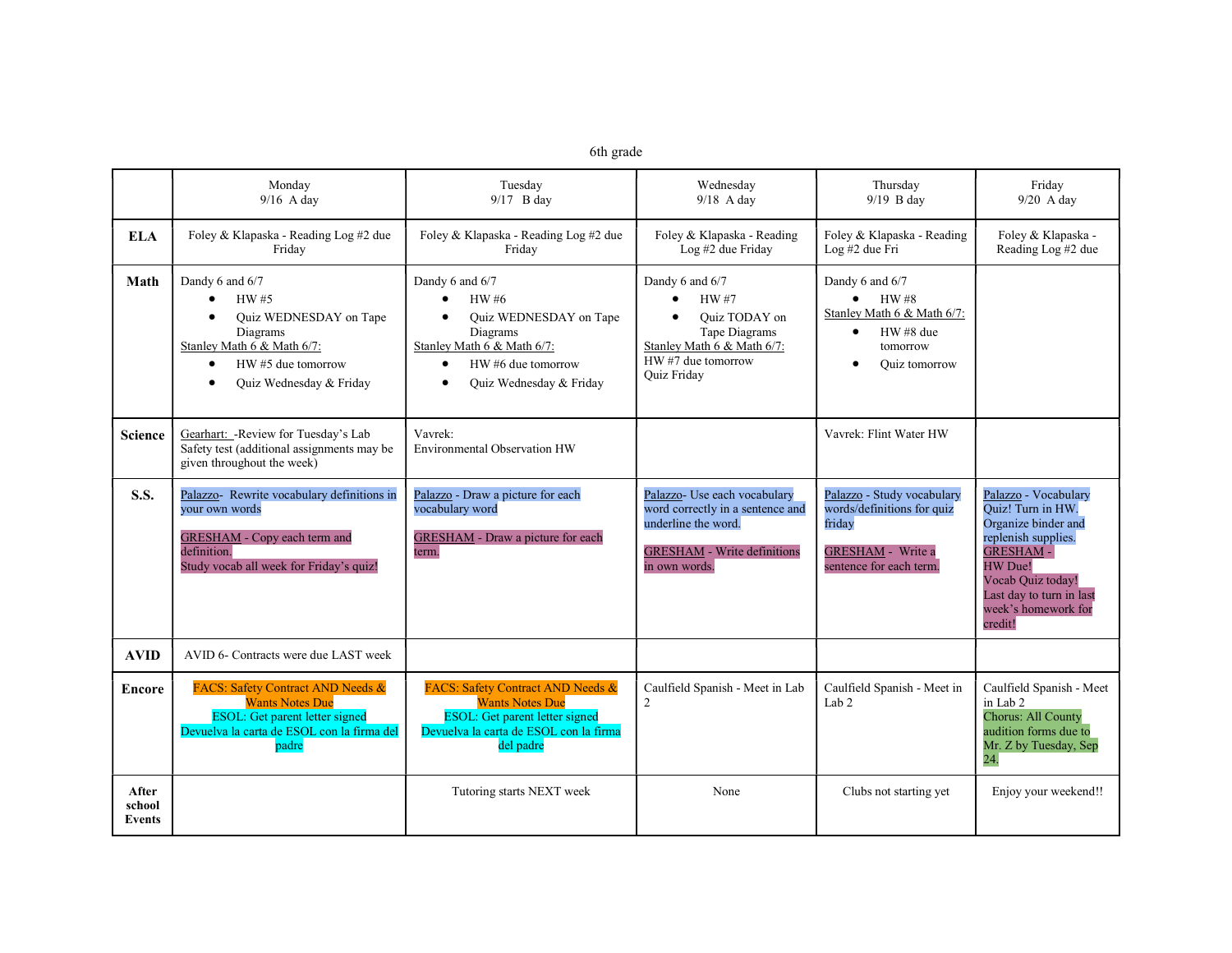7th Grade

|                           | Monday<br>$9/16$ A day                                                                                                                                                             | Tuesday<br>$9/17$ B day                                                                                                                                                                  | Wednesday<br>$9/18$ A day                                                                                                            | <b>Thursday</b><br>$9/19$ B day                                                                                                      | Friday<br>$9/20$ A day                                                                                                               |
|---------------------------|------------------------------------------------------------------------------------------------------------------------------------------------------------------------------------|------------------------------------------------------------------------------------------------------------------------------------------------------------------------------------------|--------------------------------------------------------------------------------------------------------------------------------------|--------------------------------------------------------------------------------------------------------------------------------------|--------------------------------------------------------------------------------------------------------------------------------------|
| <b>ELA</b>                | Signed syllabus due Friday!                                                                                                                                                        | <b>Signed syllabus due Friday!</b><br>Read for 20 minutes.                                                                                                                               | Signed syllabus due<br>Friday!                                                                                                       | Signed syllabus due<br>Friday!<br>Read for 20 minutes.                                                                               | Signed syllabus due TODAY!                                                                                                           |
| Math                      | Math 7 and 7/8: Sheet 105<br><b>Math 7/8 Quiz on Tuesday!</b>                                                                                                                      | <b>Math 7 and 7/8: Sheet 106</b><br>Math 7: Graded Exit Ticket                                                                                                                           | Math $7$ and $7/8$ :<br>Sheet 107                                                                                                    | Math 7 and 7/8: Sheet 108                                                                                                            | None!                                                                                                                                |
| <b>Science</b>            | Maffett: Complete Levels of<br>Organization Foldable<br>Chiavacci:<br>Signed syllabus due friday.                                                                                  | Maffett: Levels of Org<br>Foldable Due Friday<br>Chiavacci:<br>Signed syllabus and complete<br>levels of organization.                                                                   | Maffett: Levels of Org<br>Foldable Due Friday<br>Chiavacci:<br>Signed syllabus and levels<br>of organization foldable due<br>friday. | Maffett: Levels of Org<br>Foldable Due Friday<br>Chiavacci:<br>Signed syllabus and levels<br>of organization foldable due<br>friday. | Maffett: Levels of Org Foldable<br>Due Today!!<br>Chiavacci:<br>Signed syllabus and levels of<br>organization foldable due<br>Today! |
| <b>S.S.</b>               | None                                                                                                                                                                               | None                                                                                                                                                                                     | None                                                                                                                                 | None                                                                                                                                 | None                                                                                                                                 |
| <b>AVID</b>               | AVID agreement due                                                                                                                                                                 |                                                                                                                                                                                          |                                                                                                                                      |                                                                                                                                      |                                                                                                                                      |
| <b>Encore</b>             | <b>FACS: Safety Contract AND</b><br><b>Child Development Assi</b><br>gnment Due<br><b>ESOL: Get parent letter</b><br>signed<br>Devuelva la carta de ESOL<br>con la firma del padre | <b>FACS: Safety Contract AND</b><br><b>Child Development</b><br><b>Assignment Due</b><br><b>ESOL: Get parent letter</b><br>signed<br>Devuelva la carta de ESOL<br>con la firma del padre | PR7- safety contract and<br>syllabus due. 2A                                                                                         |                                                                                                                                      | <b>Chorus: All County audition</b><br>forms due to Mr. Z by<br>Tuesday, Sep 24.                                                      |
| After<br>school<br>Events |                                                                                                                                                                                    | Tutoring starts NEXT week                                                                                                                                                                | None                                                                                                                                 | Clubs not starting yet                                                                                                               | Enjoy your weekend!!                                                                                                                 |